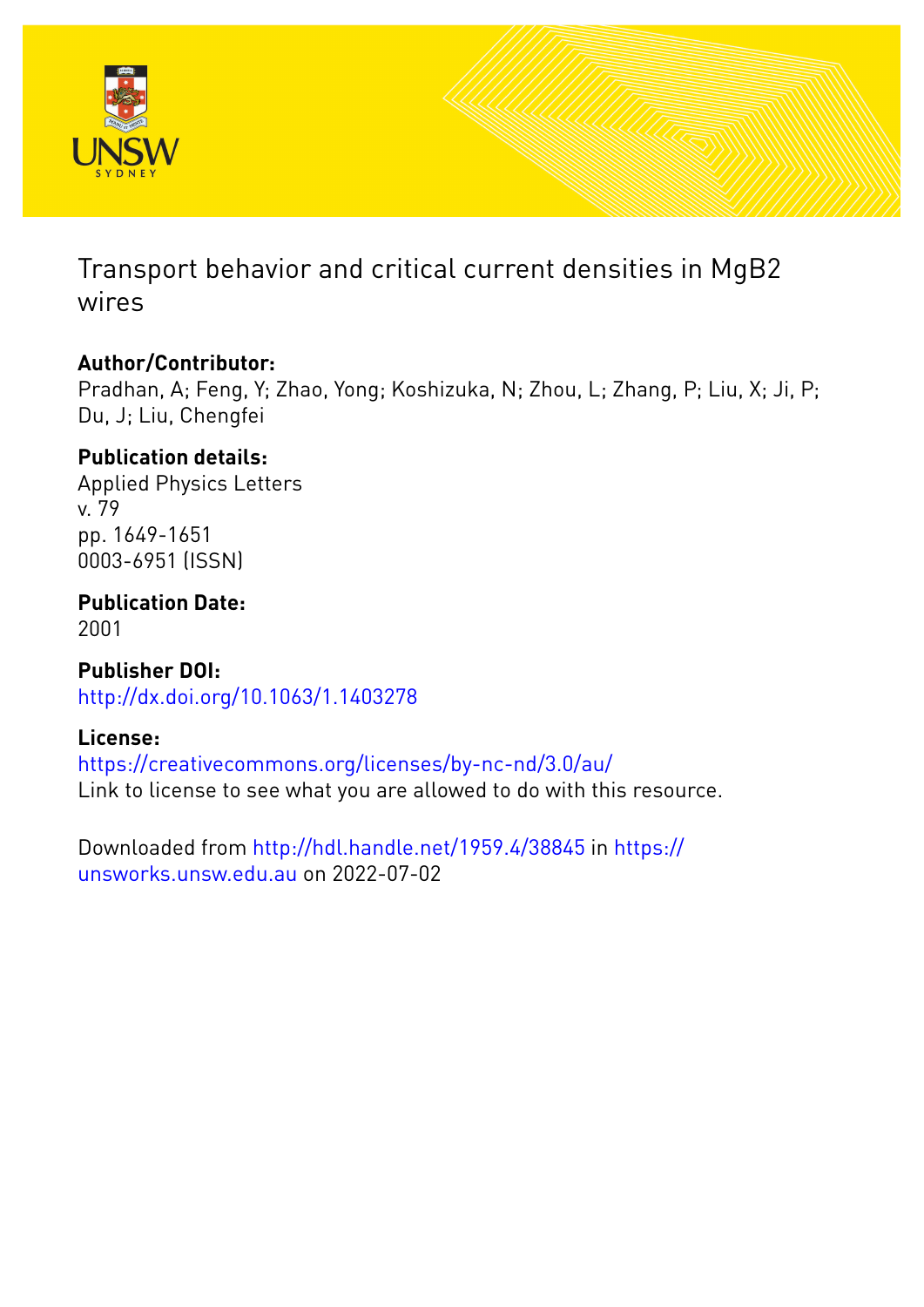## **Transport behavior and critical current densities in MgB<sub>2</sub> wires**

A. K. Pradhan,<sup>a)</sup> Y. Feng, Y. Zhao, and N. Koshizuka *Superconductivity Research Laboratory, ISTEC, 1-10-13 Shinonome, Koto-ku, Tokyo 135-0062, Japan*

L. Zhou, P. X. Zhang, X. H. Liu, P. Ji, S. J. Du, and C. F. Liu *Northwest Institute of Nonferrous Metal Research, P.O. Box 51, Xi' an 710016, People's Republic of China*

(Received 17 May 2001; accepted for publication 16 July 2001)

We report on the transport and magnetization properties of  $MgB<sub>2</sub>$  wires fabricated by a powder-in-tube (PIT) technique. Temperature and magnetic-field-dependent resistivity displays a high conductivity and upper critical field  $H_{c2}$  generally observed in dense samples. The electronic mass anisotropy  $\gamma \approx 1.3 \pm 0.15$  predicts some texturing in the wire. Our data on transition temperature  $T_c$ ,  $H_{c2}$ , and both magnetic and transport critical current density  $J_c$  indicate that MgB<sub>2</sub> can be manufactured in a wire form using a PIT technique and required engineering  $J_c$  can be achieved on further optimization. © *2001 American Institute of Physics.*  $[DOI: 10.1063/1.1403278]$ 

The recent discovery<sup>1</sup> of superconductivity at 39 K in  $MgB<sub>2</sub>$  has generated renewed interest in intermetallic superconductivity. Various physical properties appear to be competitive with well-established A15 conductors used for magnet systems. One of the advantages with  $MgB<sub>2</sub>$  is its application at a higher temperature  $(20-30 \text{ K})$  region, where cryogen free cooling systems can be used in magnetic and nuclear magnetic resonance and other magnet systems. However, unlike conventional superconductors, the fabrication of an actual composite conductor of  $MgB<sub>2</sub>$ , that shows uniform properties over a large length of a wire form remains a challenge, mainly due to the ceramic and brittle nature such as high- $T_c$  superconductors, and high pressure synthesis method due to high reactivity with  $O_2$ . This suggests that embedding  $MgB_2$  in a metal sheath by a powder-in-tube (PIT) technique, generally used for fabrication of Agsheathed Bi-2223 superconducting tapes, could be a potential solution for manufacturing long length wires for high current applications. The recent reports on fabrication of  $MgB<sub>2</sub>$  wires by PIT techniques<sup>2</sup> using either Ag or Cu sheath and  $MgB_2$ strands<sup>3</sup> by directly filling Nb-lined, monel tubes with commercially available  $MgB_2$  powders followed by drawing, rolling into tapes, and sintering<sup>4</sup> were the first steps to put the  $MgB<sub>2</sub>$  conductor into applications.

In this letter, we present a very similar technique used for fabrication of Bi-2223/Ag-sheathed tapes by the PIT method to manufacture  $MgB<sub>2</sub>$  round wires that are generally demanded for magnet fabrications. We show that these round wires demonstrate remarkably low resistance, moderately high critical current density  $J_c$ , and higher critical fields  $H_{c2}$ without optimization. Our results strongly suggest that highquality MgB<sub>2</sub> wires can be successfully fabricated at high *T*.

 $MgB<sub>2</sub>$  composite wires were synthesized by the PIT technique. Stoichiometric composition of high purity Mg and B powders were mixed thoroughly and filled into a Ta tube of 6 mm diameter, and finally inserted into a Cu tube of 10 mm diameter to prevent reaction between Cu and Mg. The composite tube was swaged and drawn into a wire of 2.1 mm diameter with an intermediate annealing. Finally, the wires were sintered at 900 °C-950 °C for 2-5 h in Ar without high pressure. A similar technique was used to synthesize  $MgB<sub>2</sub>$ in a Cu tube without Ta as a buffer (named as  $MgB_2-Cu$ ). X-ray diffraction reveals that the  $MgB<sub>2</sub>$  phase is present in the core region without any impurities, especially when Ta is used as a buffer layer. The details of the microstructure are reported elsewhere.<sup>5</sup> A small piece of round wire of diameter 2.1 mm and length 3 mm was used for all measurements. High-resolution transport measurements were carried out using standard four-probe ac technique  $(I=1 \text{ mA}$  and *f*  $=17$  Hz). The transport  $J_c$  was measured using a current reversal dc technique. The magnetization measurements were performed in a superconducting quantum interference device magnetometer.

Figure 1 shows the magnetic field dependence of resistivity of  $Mg_{2}$ –Ta wire. The midpoint value of normal-state resistivity of the superconducting transition at  $H=0$  is 38.3 K. A similar  $T_c$  value of 38.4 K (with  $\Delta T_c \approx 0.6$  K) was determined from the magnetization measurements as shown in the lower inset of Fig. 1. The dense bulk extracted from the core of the wire shows sharp transition with significantly low transition width (shown as dashed lines in the inset). The normal-state resistivity curve shown in the top inset of Fig. 1 follows roughly usual  $T^2$  temperature dependence over the entire temperature region between 300 K and the onset of  $T_C$ as obtained for dense polycrystalline samples.<sup>6,7</sup> We mention that the resistance due to the metallic sheath is subtracted from the wire resistance and the actual conductor resistance is normalized to the bulk sample extracted from inside the wire. No magnetoresistance was observed from 300 K to  $T_c$ in these wires and this is consistent with previous results on polycrystalline samples,<sup>6,7</sup> but different from the another report.<sup>8</sup> Although no significant broadening of the transition was observed at low fields, a considerable resistive broadening was seen at low temperatures at higher fields, which may be caused by the flux–flow effects at high magnetic fields. This becomes very clear in the Arrhenius plot of resistivity

**Downloaded 19 Sep 2001 to 210.151.182.163. Redistribution subject to AIP license or copyright, see http://ojps.aip.org/aplo/aplcr.jsp**

a)Electronic mail: pradhan@istec.or.jp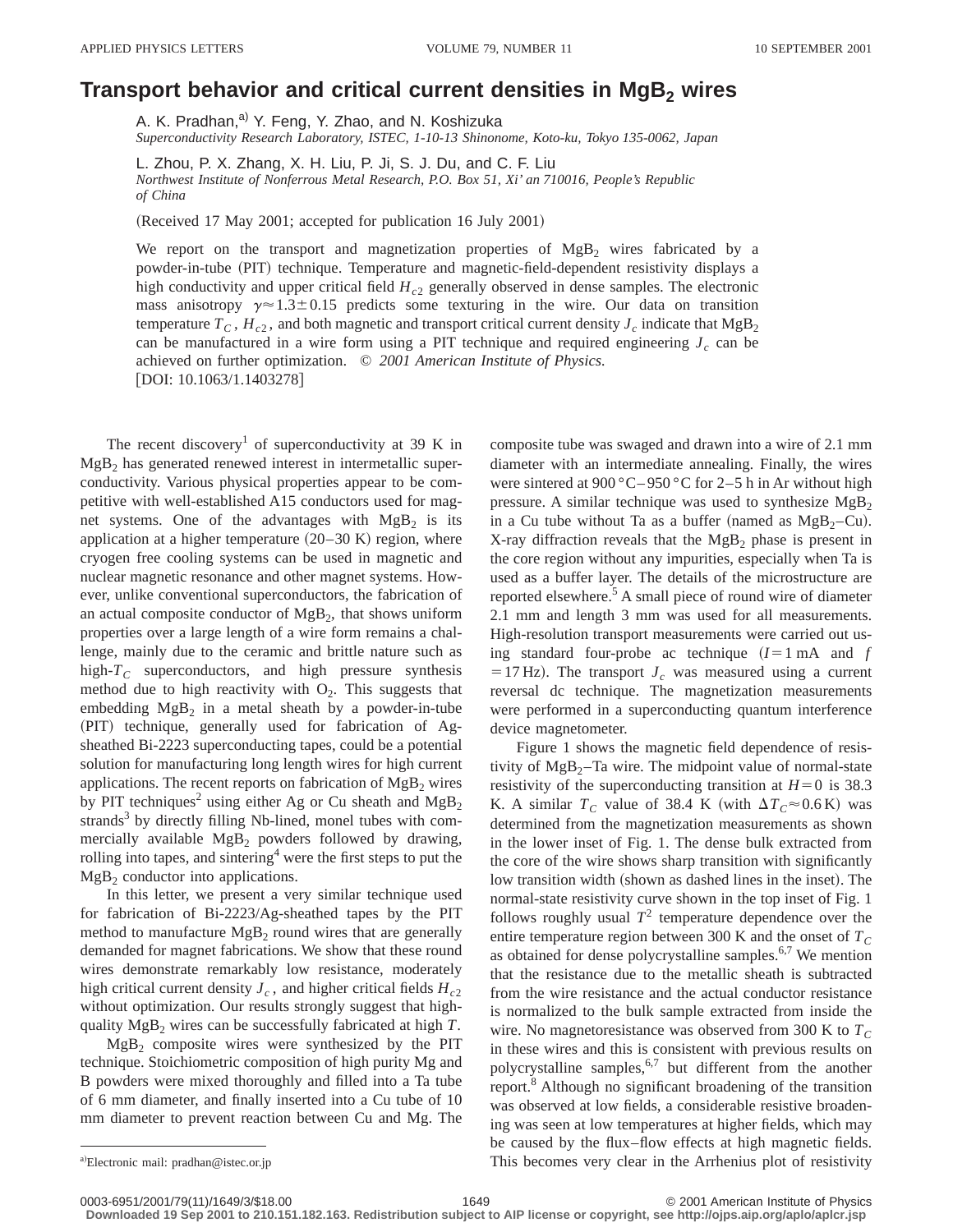

FIG. 1. Temperature-dependent electrical resistivity of  $MgB_2$ -Ta wire in applied fields  $H=0$ , 0.5, 1, 2, 3, 5, 6, 7, 8, and 9 T (right-hand side to left-hand side) for  $H$  parallel to the wire length is shown. The top inset shows the *T* dependence of the normal-state resistivity of the same wire for  $H=0$  T. The bottom inset shows the *T* dependence of the field-cooled (FC) and zero-FC magnetization of the same wire (solid lines) and the dense bulk (dashed lines) extracted from the core of the wire.

shown in Fig. 2 that shows large slopes at higher field values indicating the thermal activation of the dissipation. However, the role of layered structure in  $MgB<sub>2</sub>$  in causing such dissipation is not known yet. The other option is to consider the impurity effects due to small amount of MgO in the interfaces. The resistive behavior of  $MgB<sub>2</sub>$  is significantly similar to that of intermetallic Borocarbide and A15 compounds.

In order to compare the resistive broadening in fields, we plot the upper critical field  $H_{c2}$  as function of reduced temperature  $(T/T_C)$  in Fig. 3 for MgB<sub>2</sub>–Ta and MgB<sub>2</sub>–Cu wires. We mention here that the  $Mg_{2}-Cu$  (without Ta as a buffer in between  $MgB_2$  and Cu) has a  $T_c \sim 38 \text{ K}$  with  $\Delta T_c = 1.2$  K. The slope of the  $H_{c2} - T$  curve yields  $dH_{c2}/dT \approx -0.39$ , which gives  $H_{c2}(0) = 15$  T and  $H_{c2}(4.2 \text{ K})$  = 13.2 T for MgB<sub>2</sub>–Ta wire. These values are almost half the value of  $H_{c2}(0)$  for Nb<sub>3</sub>Sn. In this extrapolation method, we have considered only the linear region above 2 T in the phase diagram, because a small but definite



FIG. 2. The Arrhenius plot of resistivity curves at various fields 0 to 9 T (left-hand side to right-hand side) that show large broadening at higher fields is shown.



FIG. 3. The upper critical fields  $H_{c2}$  as a function of reduced temperature  $T/T_c$  for MgB<sub>2</sub>–Ta and MgB<sub>2</sub>–Cu wires are shown. The inset shows the resistive transition of  $MgB_2$ –Ta wire for different excitation currents *I*  $=0.1$ , 1, 3, and 10 mA in zero field.

positive curvature in  $H_{c2}$  was observed in the low-field region in both samples, similar to the borocarbides. Furthermore, it is remarkable to note that the  $T_c$  is found to be very much current-induced due to the self-field effect as shown in the inset of Fig. 3. The pronounced leg feature indicates a large dissipation that is similar to the application of a magnetic field. Hence,  $H_{c2}$  measurements were performed using a current as low as 1 mA. Using the estimation of  $H_{c2}(0)$ = 15 T, the coherence length  $\xi_0 = [\phi_0/2\pi H_{c2}(0)]^{0.5}$  is found to be  $\sim$  4.5 nm and consistent with the bulk samples.<sup>9</sup> In order to evaluate the electronic mass anisotropy,  $\gamma$  $= H_{c2}^{\parallel}/H_{c2}^{\perp}$ , we measured both  $H_{c2}^{\perp}$  (*H* perpendicular the wire length) and  $H_{c2}^{\perp}$  (*H* parallel to the wire length) in  $MgB<sub>2</sub>$ –Ta for both perpendicular and parallel fields, respectively, and shown in Fig. 3. In contrast to high- $T_c$  layered Bi-2223/Ag multifilamentay tapes,<sup>10</sup>  $\gamma$  is  $\sim$  1.3±0.15 in  $MgB<sub>2</sub>$ –Ta wire, which is almost half of the value of Bi tapes and less than the c-axis-oriented thin film,<sup>11</sup> aligned  $MgB_2$ bulk,<sup>12</sup> and much less than  $Mg^{11}B_2$  polycrystalline sample.<sup>13</sup> However, this value does not reflect the actual value of  $\gamma$ , rather indicates that there remain some misoriented grains whose field component is closer to  $H_{c2}^{\perp}$  (or  $H_{c2}^{\perp}$ ). This shows that the wires are textured to some extent and further optimization can yield highly textured wires for real applications, although enhancing the density of  $MgB<sub>2</sub>$  in the wire core remains the best option to achieve the largest  $J_c$ . However, such a low value of  $\gamma$  can have a serious consequence on reducing transport  $J_c$ .

Figure 4 presents data on both magnetic and transport *Jc* of  $Mg_{2}$ –Ta wire for magnetic fields applied parallel to the wire length. The dashed lines with symbols are  $J_c$  values extracted from the direct transport measurements of the current–voltage curves at a fixed *T* and *H*. The solid lines are  $J_c$  values deduced from the magnetization loops using Bean's model. The transport  $J_c$  values (limited to only  $\sim$ 320 A/cm<sup>2</sup> due to local heating effects) are consistent with

that of magnetization if extrapolated to the low-field region. **Downloaded 19 Sep 2001 to 210.151.182.163. Redistribution subject to AIP license or copyright, see http://ojps.aip.org/aplo/aplcr.jsp**